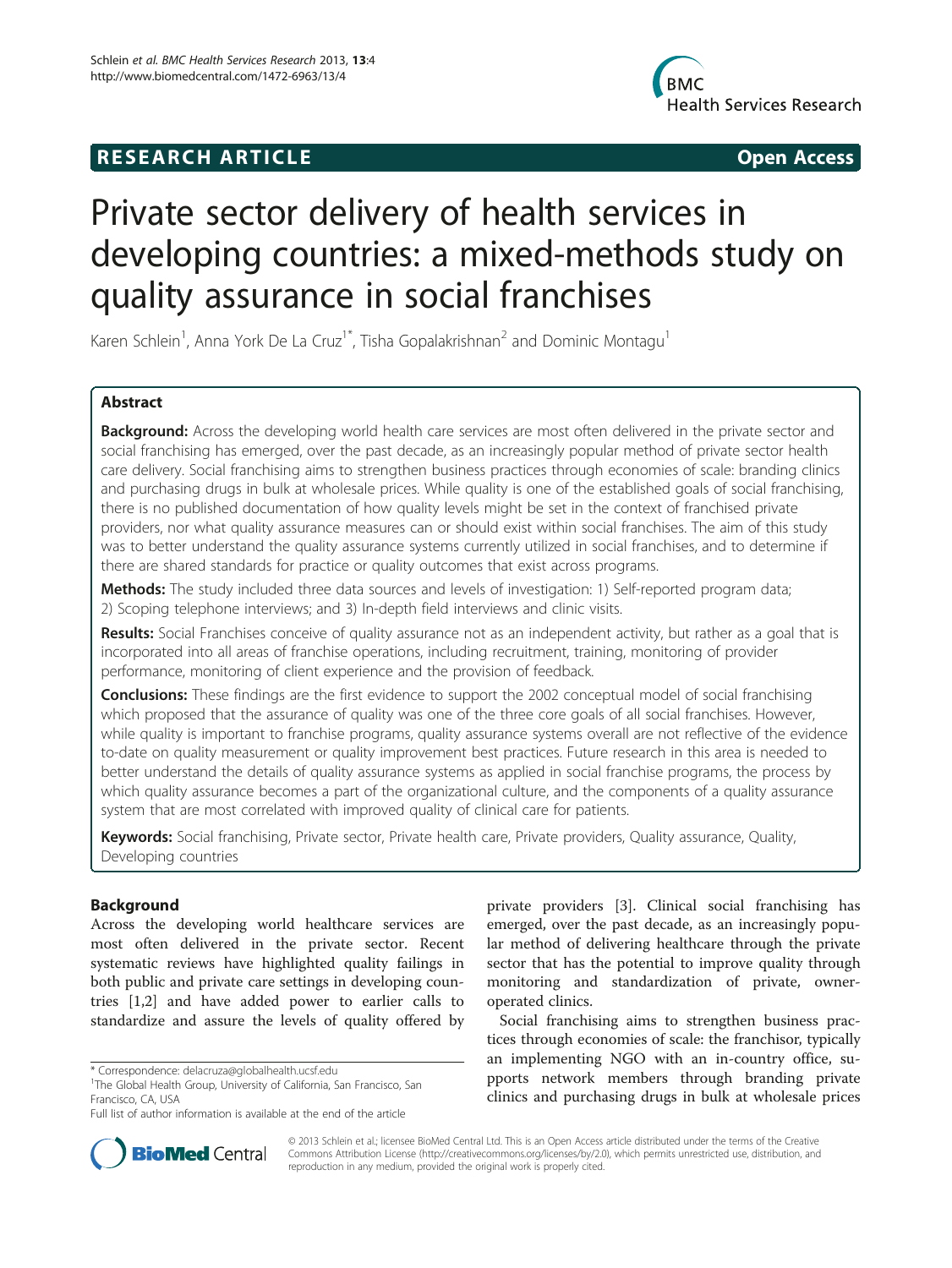[[4\]](#page-10-0). Social franchise programs often focus on reproductive health, but can include a wide variety of disease areas. The program may be a "full franchise", meaning that the franchisor standardizes all of the products and services offered in its networked clinics, or "fractional", in which case only certain services offered are part of the franchise program, and clinics are allowed to offer other services that are not franchised. The franchisor implements a quality assurance system that sets recruitment standards for the private providers who join the franchise, and monitors the quality of healthcare provided within the network though supervision. Franchise members agree to follow quality guidelines in order to remain in the network. Since 2006, the number of clinical health social franchises has more than doubled in low- and middle-income countries and there are now over 50 such networks operating throughout Africa, Asia and Latin America [[5\]](#page-10-0). It is estimated that in 2010, over 30 million patients around the world received healthcare through a social franchise [\[5](#page-10-0)]. While social franchising began in the 1990s as a mechanism to deliver family planning services, it has since evolved to deliver a range of services for diseases such as malaria, pneumonia, tuberculosis, maternal child health, and HIV/AIDS [\[5](#page-10-0)]. The agreed upon goals of social franchising are to improve private healthcare delivery in four areas: health impact, equity, cost-effectiveness, and quality of drugs and services [[6](#page-10-0)].

While quality is one of the established goals of social franchising, a systematic review of this intervention found limited evidence showing that social franchising improves quality [[7\]](#page-10-0). Furthermore, there is no published documentation of how quality levels might be set in the context of franchised private providers, nor what quality assurance measures can or should exist within social franchises. A recent study has shown that in a social franchise operated by Population Services International (PSI) in Myanmar, quality management and assurance activities, broadly defined, account for nearly one-half of the overall franchise budget (unpublished analysis; Bishai D, et al.).

This study was undertaken to better understand the quality assurance systems currently used in social franchises, and to determine if there are shared standards for practice or quality outcomes across programs. The specific aims of this study were to: 1) describe frameworks by which social franchises define quality assurance within their network; 2) describe the range of quality assurance activities across social franchising programs; and 3) make recommendations for future quality assurance initiatives and research.

In order to systematically investigate the activities related to quality assurance in social franchises, we devised a Quality Assurance in Social Franchising Framework (Figure [1](#page-2-0)) that breaks down the activities of a franchise into five general areas. We used this framework to investigate how franchises conduct quality assurance activities within each of these areas, and to group the activities into distinct phases. This investigation of quality assurance in social franchise programs was also used to select the franchise programs to be presented with a "quality assurance award" at the First Global Conference on Social Franchising in Mombasa, Kenya in November 2011.

# Methods

The study included three data sources and levels of investigation: 1) Self-reported program data; 2) Scoping telephone interviews; and 3) Site visits and in-depth field interviews with franchisor staff and franchisee clinic operators. The three-step process was intended to first identify "high performing" franchises that had comprehensive quality assurance programs that warranted indepth on-site interviews, and to then document the quality assurance practices of those franchises with strong, highly developed quality assurance systems in place in order to draw lessons that can be applied to programs with still nascent quality controls.

The study protocol was submitted to the UCSF CHR, which determined that the study did not need to be reviewed by the full committee, and was approved to be conducted and published. Verbal informed consent was obtained from study participants before each in-depth interview. Permission was also gained from the heads of each social franchise to conduct this study.

# Program data

Fifty social franchise program managers around the world whose programs were profiled in the 2010 Social Franchising Compendium [\[5](#page-10-0)] were sent an English language electronic survey containing 13 questions on the quality assurance system of each franchise. These questions were designed to ask about the five components of the quality assurance framework: recruitment, training, monitoring of clinical and non-clinical quality, monitoring of client experience and the feedback loop.

Starting with responses from 50 franchises, we conducted a process of elimination to select high performing franchises that would receive a scoping interview. Self reported data was solicited through open-ended questions regarding quality assurance practices and collection of program-developed quality assurance materials. The answers to open-ended questions and submitted written materials were categorized into three themes based on health quality assurance writing [[8-13\]](#page-10-0): established quality standards, quality assurance systems and processes, and evidence of feedback into the system. Each program was given a score, out of a possible 5, on each of the themes. Figure [2](#page-3-0) depicts the elimination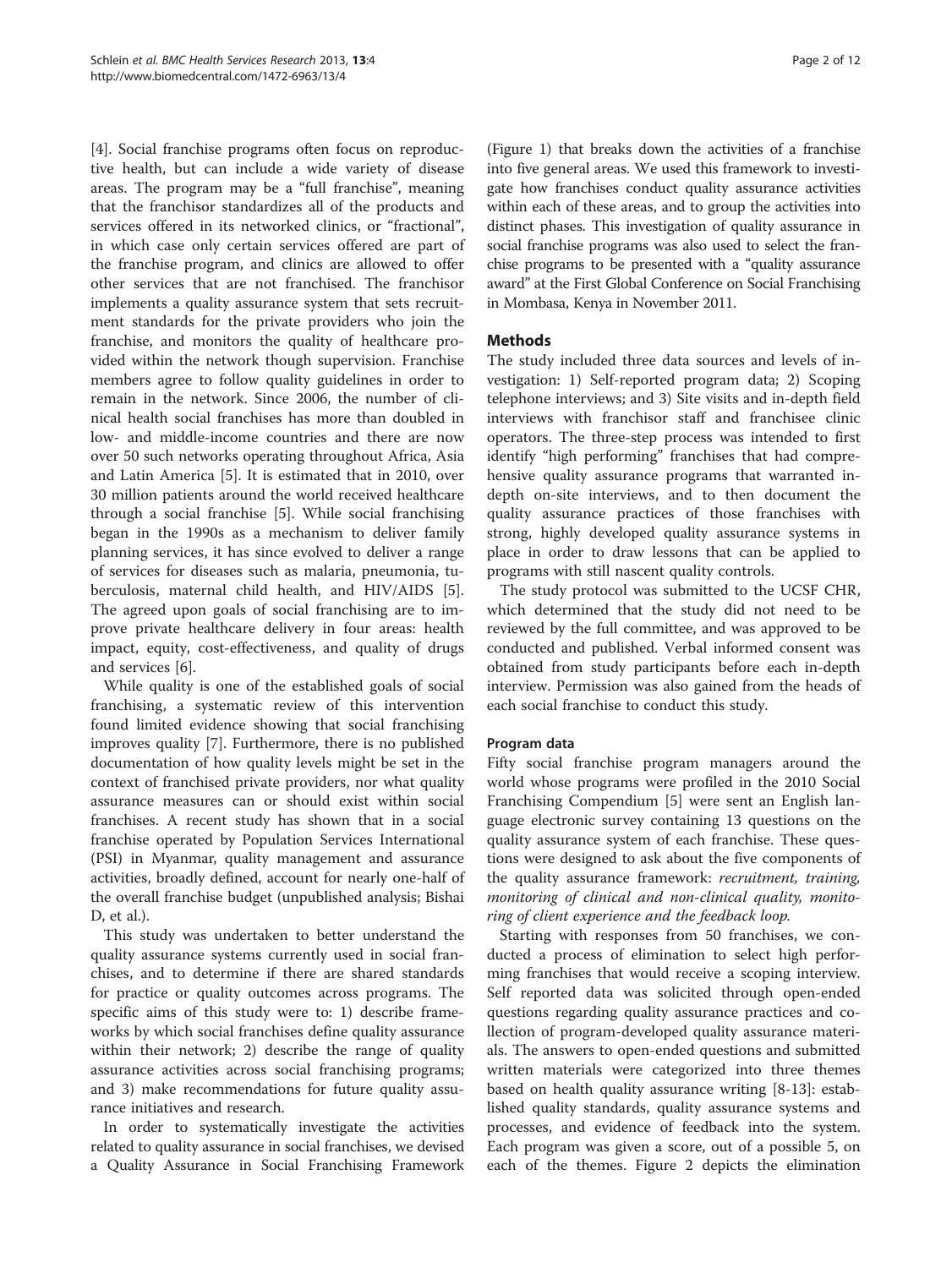<span id="page-2-0"></span>

process used to select the high performing programs, which we define as franchises that have been operational for a year or more that answered survey questions on their quality program, provided a written explanation of how quality data is verified, and scored an average 4 or 5 points (out of 5) on answers to open-ended questions based on averaged independent ratings from two researchers. The 15 franchises that scored highest according to these criteria were contacted for a telephone interview.

# Scoping telephone interviews

Our team conducted scoping interviews via phone to verify and gain additional detail on the information provided in the self-reported data. Out of the 15 interviews requested with program managers, 13 responded and agreed to an interview. We conducted 30–45 minute phone interviews with each of these organizations during the time period of June 15, 2011 to July 12, 2011. The interviewers used a structured questionnaire with ten questions that addressed the components of quality assurance in greater detail. After completion of the phone interview, we requested that the interviewees send documentation to support the phone interview, such as quality manuals, checklists, monthly/quarterly reports on quality, audit reports, and other forms or manuals used to measure or track quality. These materials were a required part of the evaluation process; franchises that did not send additional information were eliminated, as we could not verify their responses.

Based on the notes from the phone interviews and the additional documentation received, two researchers scored the franchises. Franchises were again scored in the three quality assurance categories; established quality standards, quality assurance systems and processes, and evidence of feedback into the system. Franchises were given a score of 1–5 for each category, 5 being the highest possible score for any category (15 being the highest total score). We conducted site visits at four programs to gain further insight into their quality programs, which were purposefully selected based on scores from the phone interviews, after stratification by region and the parent organization of the implementer<sup>1</sup>.

#### In-depth field interviews

Two researchers conducted each three-day site visit where the quality assurance systems of the franchises were assessed using a semi-structured interview guide developed based upon the Quality Assurance in Social Franchising Framework (Figure 1) and which built upon information collected during the telephone interviews. The interview guide allowed for flexibility given the di-Figure 1 Quality assurance in social franchising framework.<br>
fferences in the four franchises and allowed interviewees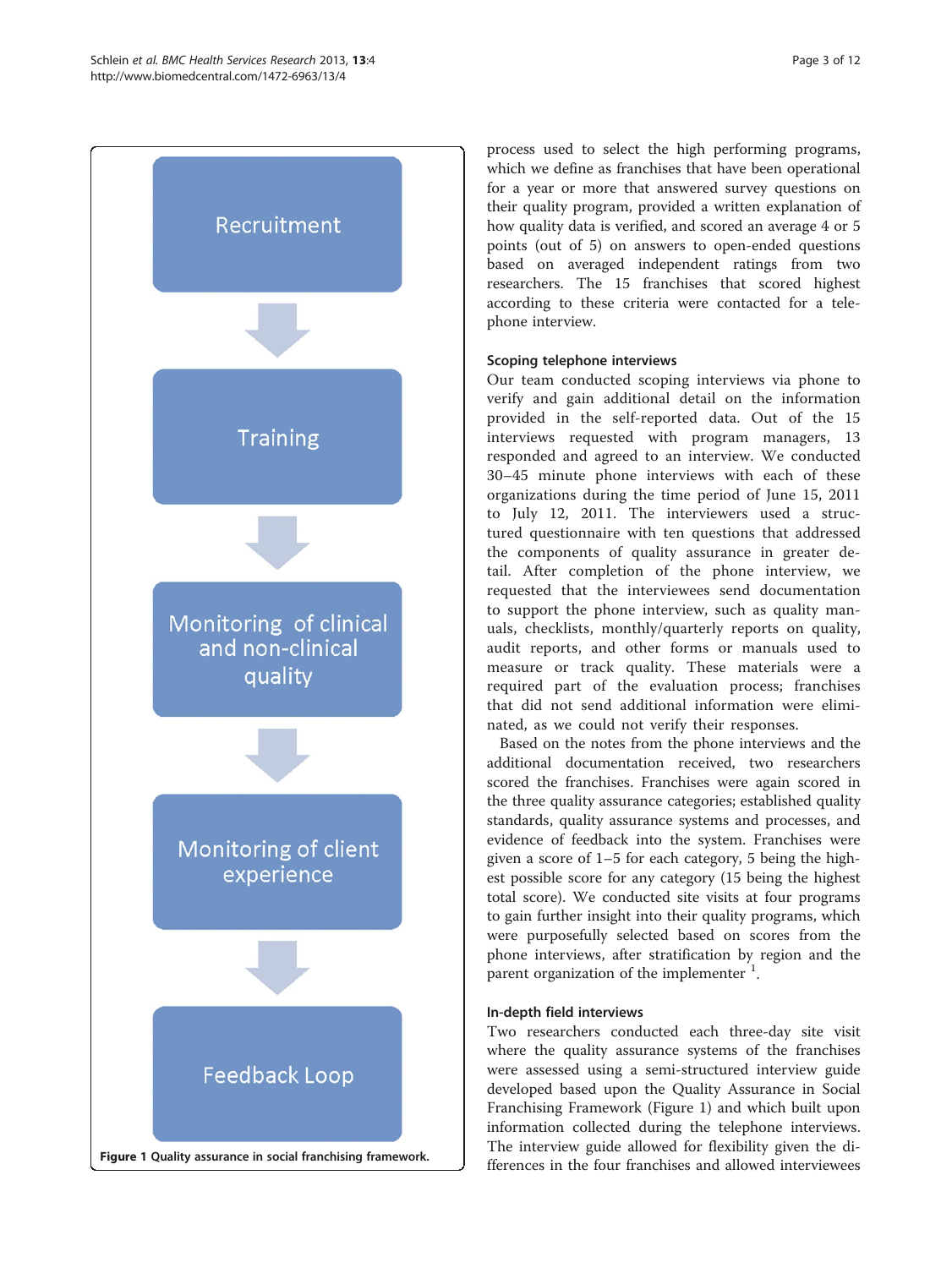<span id="page-3-0"></span>

to explain their role within the franchise, how they understood the meaning of quality and engaged with the quality assurance system.

Program staff at the NGO headquarters including Franchise Directors, Quality Assurance Managers, Logistics Managers, Monitoring and Evaluation Managers as well as clinic providers including doctors, nurses, midwives, and community health workers were interviewed for 30 minutes to 3 hours each. The interviews with the NGO franchise headquarter staff were longer in duration because these individuals described the full quality program. The interviews with the clinic providers were shorter, as they were describing their personal experience with quality assurance and often served as a means to verify the clinic-level implementation of quality assurance practices described by the NGO. When translation was not required by NGO staff members, the providers were interviewed by two researchers in private and the NGO staff members were requested to wait outside. This allowed researchers to verify whether provider-reported practices matched those described by NGO staff.

Coding and analysis of audio recordings and notes was completed manually by dividing the notes into themes and then grouping the corresponding themed responses into the five components of the quality framework (Figure [1](#page-2-0)). Documentation such as checklists and quality assurance plans that were provided by the franchises was similarly reviewed and categorized.

#### Results

We integrated the results from all three stages of data collection (self-reported program data, scoping telephone interviews and the in-depth field interviews) in the results detailed below. The self reported program data from 50 social franchises is used to describe the overall trends in quality assurance in social franchising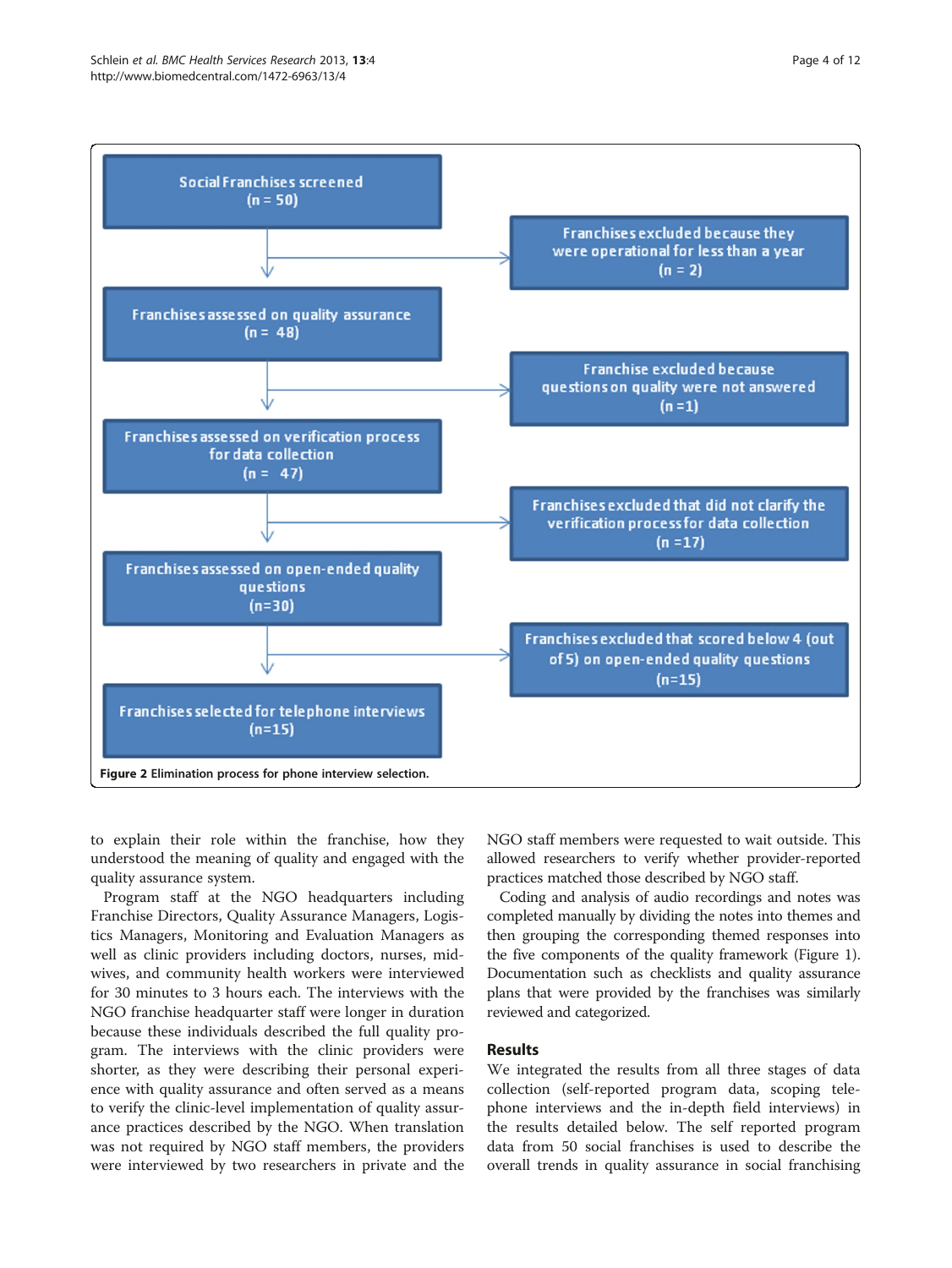while the scoping telephone interviews and the in-depth field interviews provide detailed qualitative results on 13 franchises with well-developed quality programs. The 13 franchises for which we have more detailed program data include seven franchises from Asia and six from Africa. Nine are fractional franchises, and four are full franchises. The number of franchised outlets in each of the included programs ranged from 19 to 9,456, though the majority of programs had 150 or fewer franchisee outlets. Franchisors included a variety of both local and international NGOs. The four franchises selected for site visits and in-depth interviews included two in Africa and two in Asia, and also varied by size, franchisor, and included both full and fractional franchises.

## Quality assurance guiding principles

Before analyzing specific activities of a quality assurance program, we sought to understand whether or not programs based their quality assurance activities on guiding principles or a framework of quality assurance. Of the 13 high performing programs, seven franchises employ some type of guiding principles or framework by which quality assurance is understood within the organization. PSI utilizes an internally developed quality framework for their 20 social franchises, although this framework is implemented to different degrees among their franchises. This particular framework is based on five standards that are essential to quality of care: technical competence, client safety, informed choice, privacy and confidentiality, and continuity of care. For each standard, there are measurable indicators, which range from the requirement that providers be licensed and registered (technical competence) to the prohibition of provider quotas for the number of family planning acceptors or acceptors of a particular method (assuring informed choice).

Another example of a franchise network that utilizes a guiding framework is the Smiling Sun Network in Bangladesh, which defines quality assurance as "a broad concept that focuses on the entire system including suppliers and ultimate consumers of the product or service. It includes all activities designed to produce products and services of appropriate quality." Smiling Sun has a quality management system that guides the quality assurance activities at its 9,459 outlets. The following attributes define quality of care within the network: safe, effective, customer-centered, timely, efficient and equitable. The quality assurance system is based upon the concept of a "clinic level quality circle" which means that all staff are involved and proactive in maintaining quality on a daily basis to make clinics capable and responsible for assuring, maintaining and improving quality services. The system is designed to quickly identify and resolve issues and to foster the leadership capability of clinic staff in maintaining quality standards.

#### Quality assurance activities

For each phase of the Quality Assurance Framework presented in Figure [1,](#page-2-0) social franchises reported conducting activities in which elements of quality assurance are incorporated. Figure [3](#page-5-0) presents how quality is assured within social franchises based on the findings.

#### Recruitment

Social franchises have developed recruitment and screening processes for prospective franchisees in an attempt to select providers that demonstrate the highest capability to meet the quality standards within the franchise. Based on the 13 phone interviews conducted among high performing franchises, we found that in general these franchisors recruit only providers who meet a set of standards in terms of the physical space in which they are operating. Most of the 13 franchises also require that a provider have a valid operating license. From there, the physical quality of the clinic is assessed for all selected high performing franchises. Criteria for assessment in all 13 franchises include space to provide privacy, a functioning toilet and hand washing facilities, and adequate drug storage. Many of these high performing franchisors also rate the potential clinic on its ventilation system, lighting, cleanliness of the floors and power supply and ensure that supplies to prevent cross infection, such as sterilizing equipment and disinfectants, are on hand at all times.

At Sun Quality Health in Cambodia, the recruitment process involves an initial visit where a one-page basic assessment is completed. If the minimum criteria are met, then the potential provider can officially apply to join the network. The provider is required to complete the application on her own in order to signal that she has the motivation to be part of the network. After the application is received, the recruitment team conducts a full assessment of the clinic and provider. The information from the assessment is then reviewed by a committee that sits at the NGO franchisor (Population Services International, Cambodia) who selects the top candidates. Approximately 60-70% of all providers who apply are accepted into the Sun Quality Health network.

Several of the high performing franchises also assess potential network members for personality traits and practices that franchisors consider to be predictors of delivering quality care. The Child and Family Wellness Shops franchise (CFW) in Kenya rates providers on whether they "inspire confidence" and whether they appear to be "transparent and honest." At the Drishtee franchise in India potential providers are asked about their personal health habits; for example whether they get vaccinations and whether they eat a healthy diet. The Happy Mothers Network in Nigeria assesses each potential provider on whether she "has or is willing to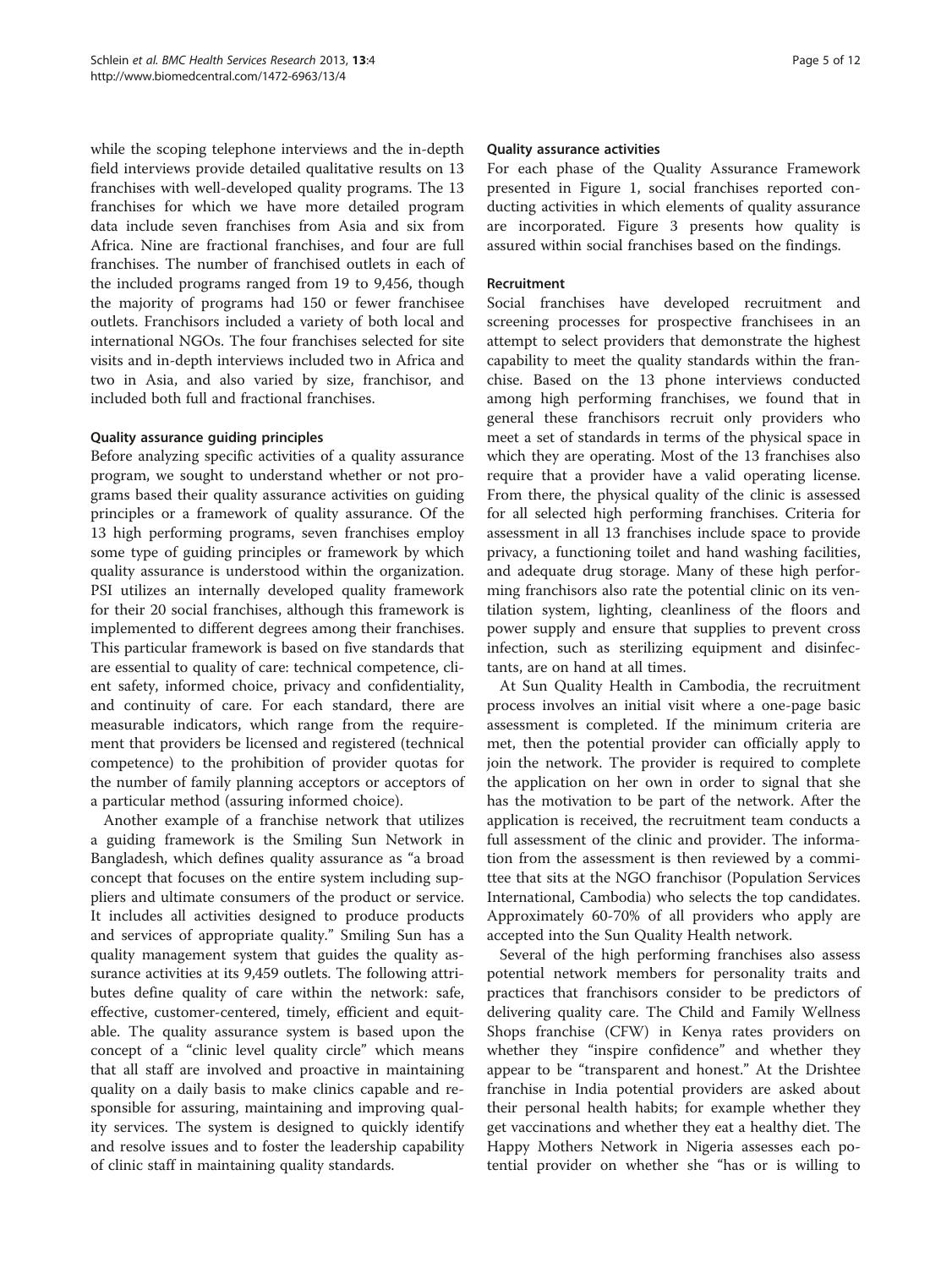<span id="page-5-0"></span>

establish links with the community that makes the Health Facility more accessible to low-income clients." These personality traits do not appear to be "deal breakers" for entry into a franchise, but were considered by many franchises as an important part of the overall provider recruitment process.

#### **Training**

Among the high performing franchises, once a provider is selected to be part of a franchise network, he or she undergoes an initial training and orientation. The length of the initial training ranges from two days to two weeks, and generally new providers are trained as a group. Provider trainees at all 13 franchisees are given pre and post tests to assess baseline and acquired knowledge, and if a minimum score is not met, franchisees are not invited to join the network. At some of these 13 franchises, franchisees who do not initially meet the minimum score are allowed to retake the training course or may be provided with individual training to help prepare them to be part of the network. The initial training is where franchisees are first introduced to the quality standards and quality assurance systems of the franchise. All high performing franchises also conduct follow up trainings for providers at various intervals where skills are refreshed and issues that have been identified in monitoring visits are reviewed in detail.

Among the 13 programs interviewed, the training programs for new franchisees provide not only classroom instruction but practicum experience where in some cases a new franchisee will work alongside more experienced clinicians who are already part of the network. At many franchises, providers are also observed conducting clinical procedures as part of a process of supportive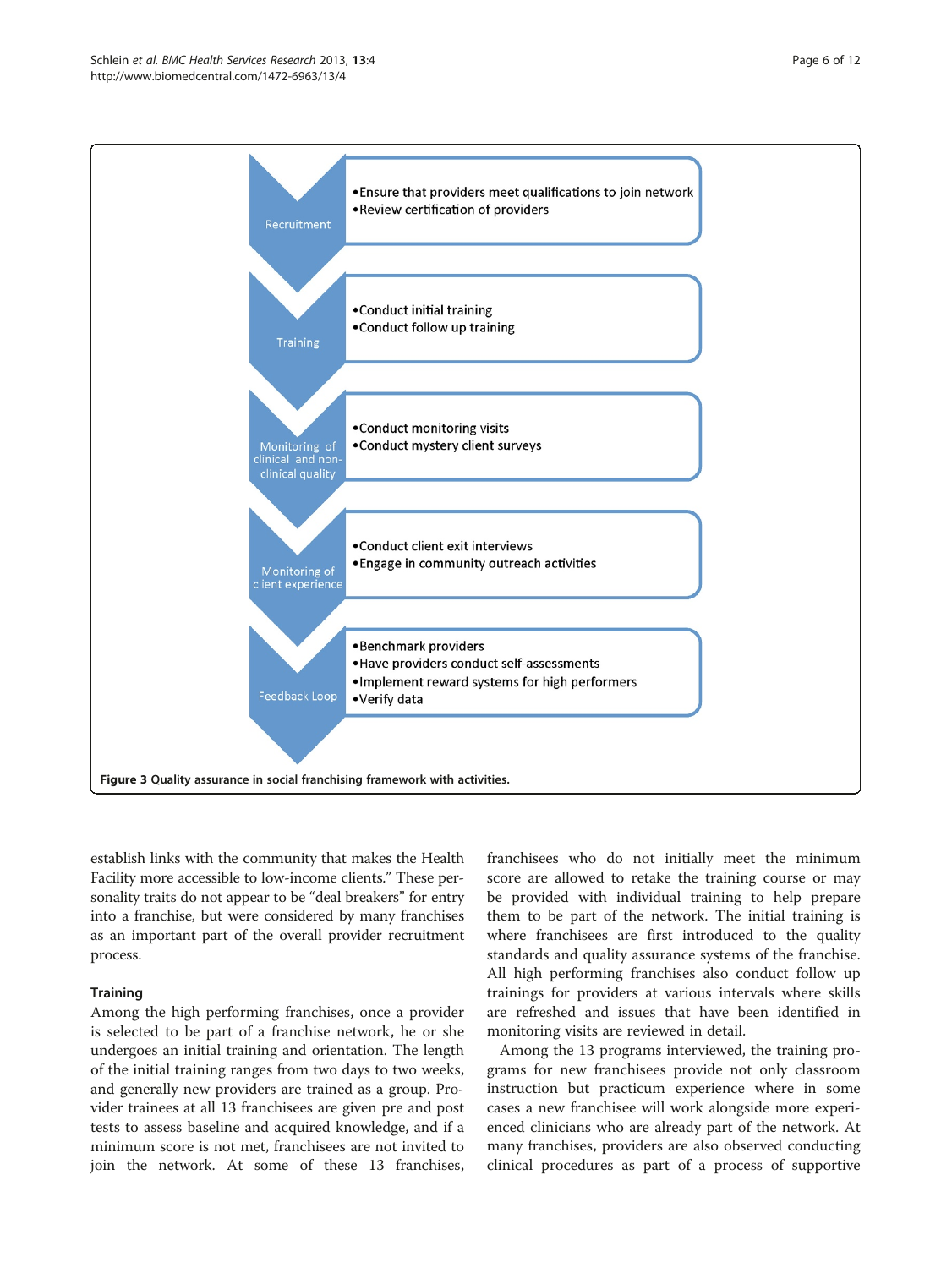supervision and are only allowed to begin treating patients independently once they have been observed conducting a minimum number of procedures.

At the Sun Quality Health franchise in Cambodia, all new providers complete one day of training in the classroom, one day of training on pelvic models and three days of observed practice on real clients. The providers learn about IUD insertion, removal, side effects management, counseling and screening and reporting. At the Profam franchise in Uganda, providers spend a full week practicing IUD insertions and must carry out at least five IUD insertions under supervision in order to ascertain their competency and qualify as a franchisee. At the CFW franchise in Kenya, providers attend a two-week training on clinical and financial standards before they are initiated into the network. Additionally each provider is required to spend one week working alongside an existing provider and during this practicum period is visited two times per week by the field officer. Each new franchisee is also assigned a more experienced provider as her mentor. The training at CFW does not end after the introduction period; all franchisees are required to attend a minimum of one continuing medical education training per year to remain in the network.

#### Monitoring and supervision

Based on the self-reported data from 50 franchises, the most common quality assurance activities are regular inspections/site visits and clinical audits (Figure 4). Site visits occur regularly: 80% of franchises reported that in the past 12 months they have conducted clinical audits on 76-100% of their franchised clinics.

Ninety percent of the franchises reported having checklists which are completed by monitors during clinic visits that cover provider service delivery skills, record keeping practices, facility set up and cleanliness and also supplies (Table [1](#page-7-0)). In some franchises, the site visits are announced and in others these visits are

unannounced, bringing a higher level of validity to the findings.

For monitoring structural quality, franchise checklists have detailed requirements. For example, at the Suraj franchise in Pakistan, a specific facility checklist is employed to assure that the clinic is a "Client Focused Center." Within this category, items such as "The procedure room has sufficient natural or electrical light with a back up arrangement in case of power failures" and "Procedure rooms are visibly clean (i.e. have no stains of blood, vomit, sputum, dust, soil, trash and spider webs on the floors, walls, windows, etc.)" are included on the checklist. Process checklists include items for conducting specific procedures like IUD insertions. At Suraj, the IUD checklist includes items that aim to support clinical quality and minimize infections. Monitors ensure that "the instruments are properly wrapped and that they are stored properly in a covered container." Additionally, we found that all franchises that we visited who are doing IUD insertions ensured that that a sterilization method is available.

Checklists are not only used to monitor structural quality, but are also used among many franchises to evaluate process quality, to ensure that clients are encouraged and supported to return to the clinic for follow up and that confidentiality and privacy were ensured. At the Happy Mother's Network franchise in Nigeria, field monitors observe providers conducting a pre-insertion clinical exam for IUD insertion. Providers are graded on whether they "Perform speculum exam, and locate cervix checking for any signs of cervical or vaginal problems that might preclude insertion" and also whether the provider "sets depth gauge on the loaded IUD inserter to the depth of the sound."

Franchises are not only conducting routine quality assessments, half of the 50 surveyed also reported having conducted operational research in the past year and many of the studies were related to quality assurance.

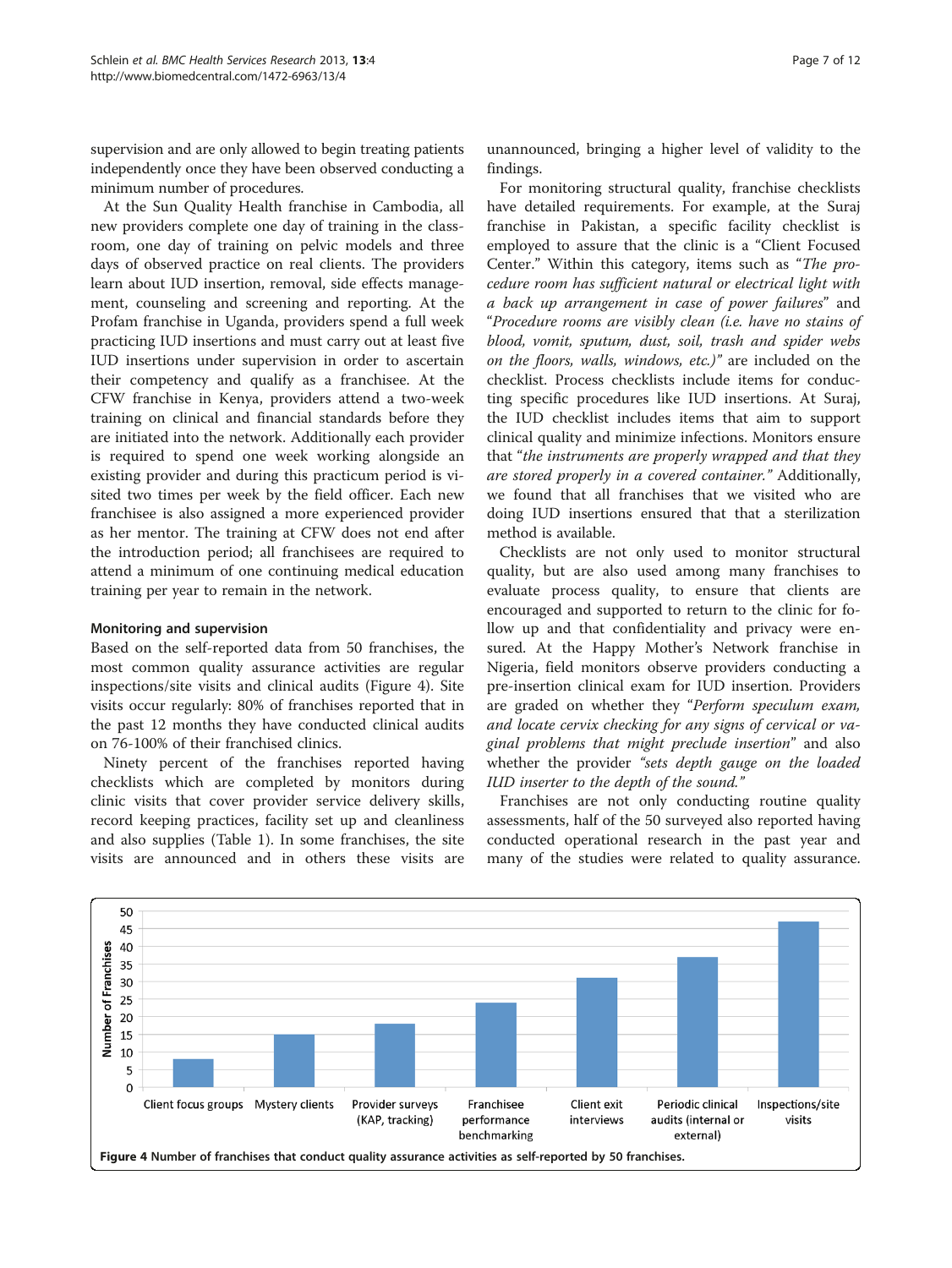<span id="page-7-0"></span>Table 1 Use of checklists to monitor quality as selfreported by 50 franchises

|              | Provider service Record<br>delivery skills | keeping<br>practices | Facility set up<br>and cleanliness | <b>Supplies</b> |
|--------------|--------------------------------------------|----------------------|------------------------------------|-----------------|
| Yes          | 45                                         | 45                   | 45                                 | 45              |
| No           | 2                                          | 4                    | 3                                  | ζ               |
| Nο<br>answer | Β                                          |                      |                                    | 2               |

These studies focused on quality topics such as quality of care delivered, client satisfaction, provider motivation and provider competence.

The 50 franchises surveyed also reported that the quality monitoring has led to improvements in various areas of the franchise (Figure 5). Franchises used the information from quality assurance activities to implement a number of quality improvement strategies. The most common strategies reported by franchises were feedback to franchisees (i.e. re-training, removal of franchisee from network) and addressing the quality of patient care/patient experience. Other areas that were improved by the quality assurance system include infection prevention, outreach and management/business systems.

## Client experience

Overall, this investigation showed that systems to evaluate the perceived quality by patients are weaker than the systems to evaluate structural and clinical quality. While many franchises conduct client exit interviews, these surveys are not generally conducted with enough frequency to make use of the results. In the cases we observed, franchise client exit interview questionnaires contained many yes/no questions, and therefore limited data to analyze. Only seven franchises out of fifty reported conducting patient focus groups, a mechanism that may be underutilized to understand how patients perceive the quality of care.

#### Feedback loop

A number of quality assurance systems include not only the guidelines and monitoring of quality, but programs to motivate and engage providers to achieve high quality. Some social franchises have established ranking systems to track the progress of franchisees and to incentivize strong performance. At some of the high performing franchises, rankings are announced publically at meetings and the top performers are awarded with recognition or with financial incentives like a new computer or a vacation package. Franchisees are engaged and responsive to such schemes and the competition is a form of motivation for them. Distribution of periodic newsletters that feature high performers is another mechanism for motivating providers. Franchises utilize a newsletter to profile high performers, motivating readers of the newsletter to increase their quality in hopes of public recognition. Public or print recognition is appealing and a particularly useful tool for assuring quality in settings where providers work independently and have limited access to training.

At the CFW franchise in Kenya, franchisees are also encouraged to join Cluster Groups, which are peer support meeting groups in which franchisees discuss complicated cases and the financial management of their clinics. Members of the Cluster Groups also contribute money into group savings, so that when a franchisee is short on cash one month, she has the option to borrow from the pool and repay later. The monthly meetings ensure that providers learn from each other and obtain feedback on their response to a particular case, helping to improve the quality of care for the network of providers.

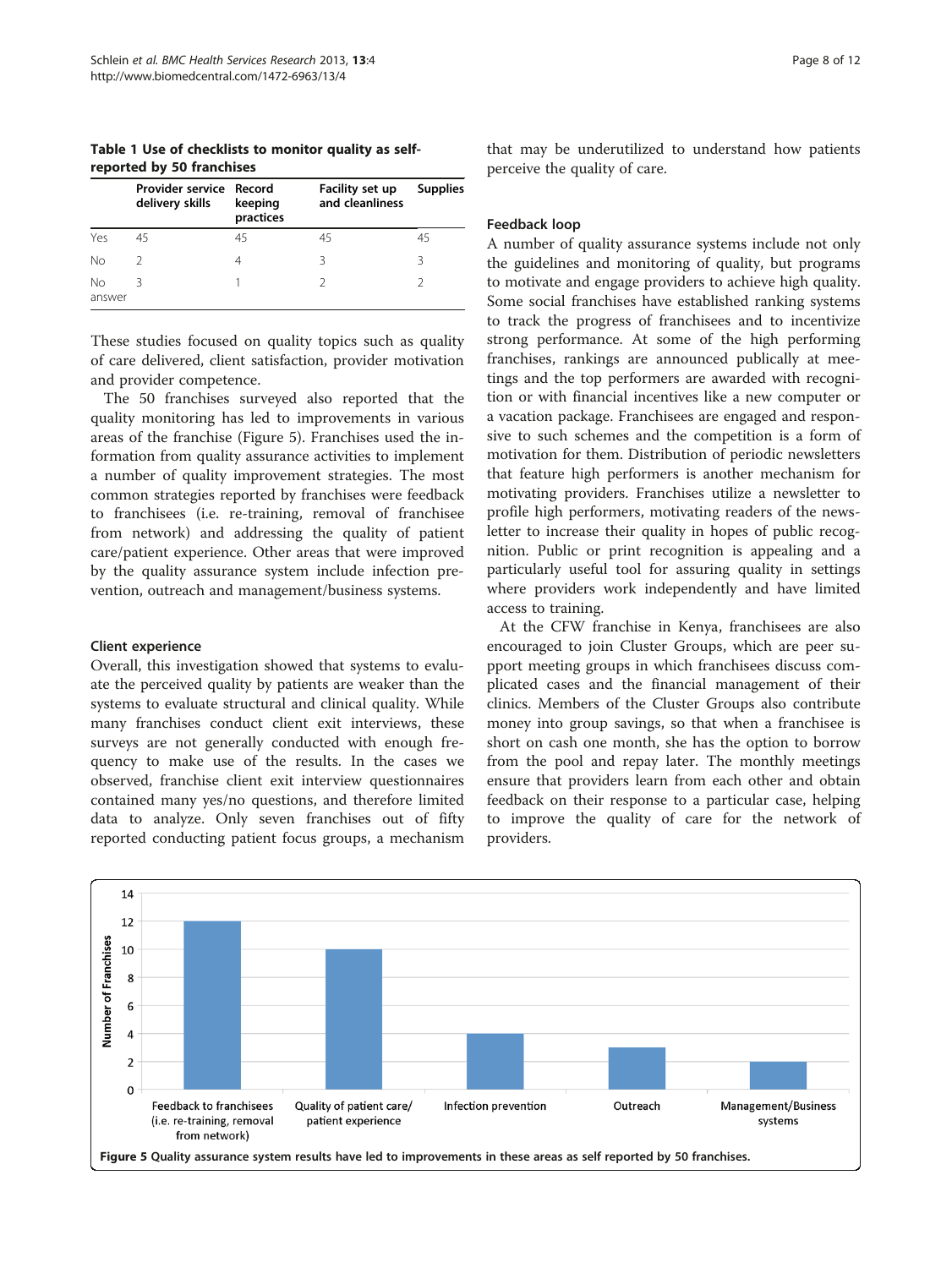At the Smiling Sun franchise in Bangladesh, in an effort to motivate and engage the provider in the process of assuring quality, providers are required to complete a self-assessment of their performance. After completing the self-assessment, providers develop an action plan which is a tool used to improve upon the weak areas the provider herself has identified. As part of the process, supervisors ask the providers why any weakness identified was a challenge. The Smiling Sun Clinic Provider Self Assessment guidelines provide an example and encourage probing until all barriers have been identified and the problem has been fully explored.

Determine why you have this issue. You can use a simple "Why? Why?" exercise. For example, the issue might be that you do not have adequate space for privacy. Then ask yourself "Why?" Answer: The clinic is small. Again ask why? Why is the clinic small? "Because renovation is also costly." Continue to ask yourself why until you feel like you have exhausted all influencing factors.

After identifying why the problem is occurring, providers are required to record possible short, medium and long-term solutions to the quality issue and also to assign a colleague to oversee the execution of the plans thus developed.

# **Discussion**

This investigation has limitations that are inherent in both the design and the state of social franchising implementation. While the information collected represents the most comprehensive documentation of social franchise quality programs to date, data from the initial 50 franchises was self-reported. Respondents were informed that the answers provided were going to be used to select winners of a quality assurance award which may have biased their responses and possibly led to overstating the nature of current quality assurance systems. Efforts were made to mitigate this risk through the examination of supporting documents and site visits to multiple franchise programs. The number of site visits was restricted due to budget limitations, which prohibited us from building a complete picture of the range of quality assurance programs in place around the world. Although programs reporting in all languages were encouraged, our analysis of documentation was limited to English, French, and Spanish. This covers the majority of programs and materials, but local-language quality assurance materials may exist which were not given to us, or which we were unable to properly assess. Information from the written documents collected by the 13 franchises was consistent with self-reported data. However, we could not verify "diligence of implementation" from written documentation as the checklists and forms that were sent were not populated with data from the franchises. Both the research materials and the interviews emphasized the potential positive effects of medical care. This bias on the part of programs and subsequently of this study, toward systems that assure proper procedures over systems that prevent improper procedures, is something that should be examined more carefully in future studies of clinical social franchise quality.

This study suggests that social franchises conceive of quality assurance not as an independent activity, but rather as a goal that is incorporated into all areas of franchise operations, including recruitment, training, monitoring of provider performance, monitoring client experience and the provision of feedback. Within each operational area, specific activities are conducted that are intended to assure clinical and non-clinical quality of the franchises. Franchises with strong quality assurance programs prioritize quality assurance throughout all activities in clinic operation, and market their clinics to customers as places to obtain affordable and quality healthcare in the private sector. These findings are the first evidence to support the 2002 conceptual model of social franchising which proposed that the assurance of quality was one of the three core goals of all social franchises, and a component of a 'virtual spiral' where higher quality would bring more clients, strengthening the brand and justifying greater emphasis on quality assurance [\[4](#page-10-0)]. We also found that high performing programs that have implemented a quality assurance framework, or have established and disseminated quality principles, have had success in establishing a program-wide culture of quality assurance. The frameworks or guiding principles we encountered allow all staff involved in the franchise operation to have a common language around what quality assurance means and why every individual has a role to play in assuring quality.

What is also evident from the results is that the quality assurance systems of franchises have not achieved a balance of measuring structure, process and outcome that is reflective of the research evidence base on quality assurance measurement. Overall, the systems reviewed rely heavily on structural quality evaluations: measures of the physical space including the availability of electricity and lighting and the equipment and supplies on hand; and the process for recruitment of providers into the network, and the monitoring of these providers over time. Although understandable, as structural quality is the dimension of quality easiest to measure and most correlated with the volume of clients who visit a clinic [[14,15\]](#page-10-0); it is nonetheless an imperfect emphasis, as structural quality does not have a high correlation with the quality of medical advice provided by the practitioner or with health outcomes [\[16,17\]](#page-10-0). Process quality, the interactions between a patient and client, is more likely to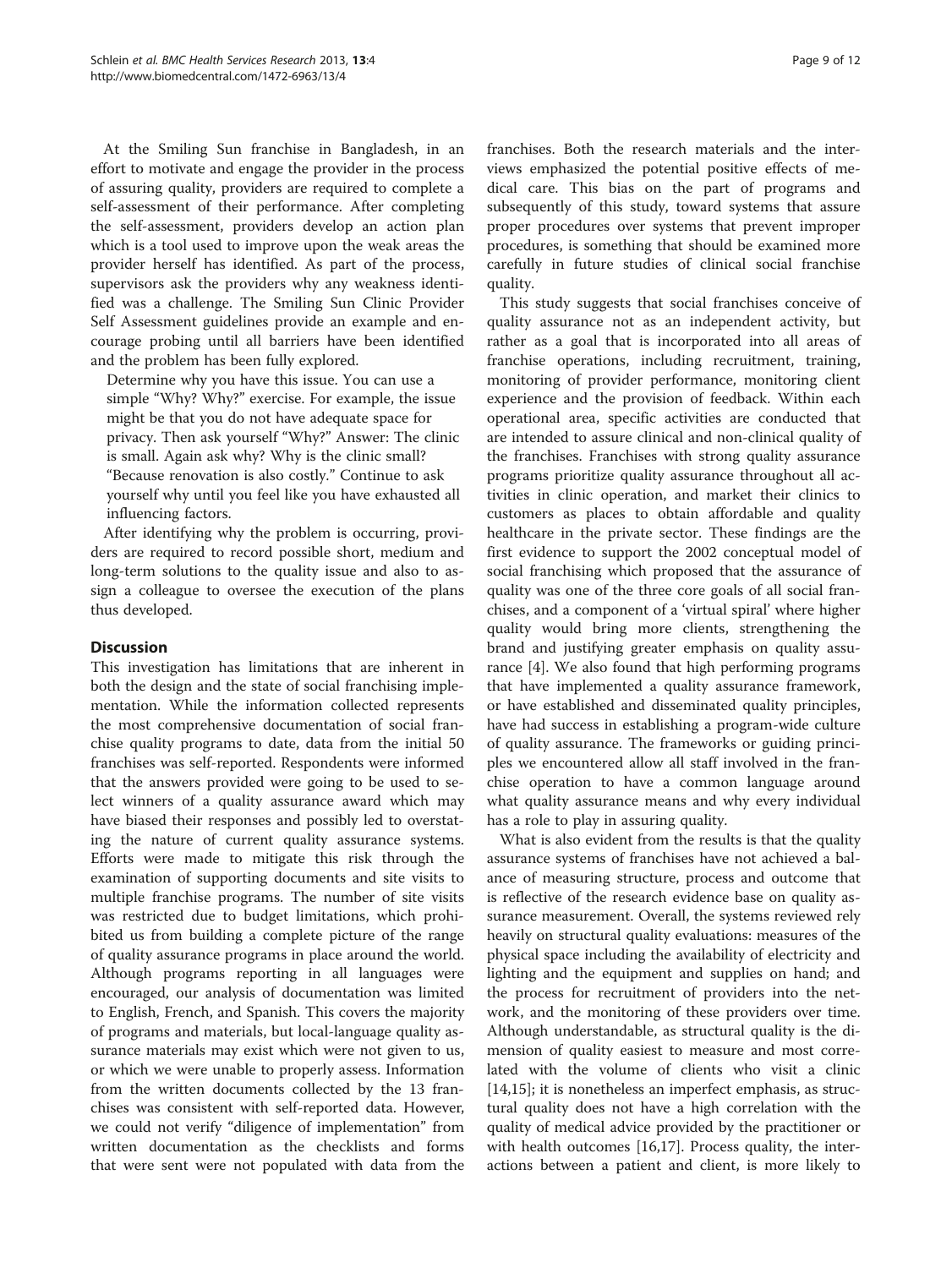explain a variance in health outcomes than is structural quality [\[17](#page-10-0)] and there are a number of tested methodologies for assessing process quality that would be applicable in settings where franchises operate. The use of clinical vignettes and observed simulated patients (OSP) are two methodologies that have been used successfully in low-resource and rural settings that may be practical tools for franchises to assess process quality [[18-20](#page-10-0)]. Many franchises also used clinical audits as part of their quality assurance process; audits are widely used in low-resource settings [\[21\]](#page-10-0), and can provide a measure of some clinical practices, such as what treatments are prescribed [\[22](#page-10-0)].

Our results also indicate that some franchises are reliant on mechanisms to evaluate quality such as client perception surveys and assessment of provider personality traits that are not necessarily validated methods of assessing or predicting quality outcomes. While we found that some franchises are investing resources to assess the client experience, it remains controversial whether patient satisfaction is related to the provision of technical quality by a healthcare provider. Patients may place high weight on the interpersonal skills of providers and the comfort of the physical space and they frequently lack the knowledge needed to assess the technical quality of healthcare [[23](#page-10-0)-[25\]](#page-10-0). Despite this evidence, understanding patient perception of quality can be of great value to franchises in order to appeal to existing and potential customers, and client satisfaction has been found to be a principal determinant of uptake and continued utilization of family planning services [\[23,24,26,27\]](#page-10-0).

Rating providers on personality traits during the recruitment process was found to be standard practice at some franchises, however it is largely unknown whether specific personality traits are correlated with quality process or outcomes. Leonard et al. explore the link between the level of communication with patients and the provision of high quality clinical care in Tanzania. The authors find that clinicians who provide high diagnostic quality are not the same as the clinicians who provide high communication quality, indicating the difficultly in indentifying specific characteristics or personality traits that are predictive of a clinician who provides high quality care [[28\]](#page-11-0). However the same study also found that providers who are skilled communicators are more likely to be self-motivated and not reliant on extrinsic incentives for motivation. This finding suggests that evaluating providers on their communication skills with pa tients could be beneficial in recruiting self-motivated providers, although not necessarily ones who are more likely to provide high quality medical care.

High performing franchises employ a range of feedback mechanisms such as publicly recognizing high performing franchisees and having franchisees conduct self-

assessments that are assumed to motivate and keep providers engaged and committed. While studies on this topic conducted in low and middle-income countries (LMICs) have found positive links between feedback mechanisms and quality improvement, the study designs have tested highly specific interventions, making it difficult to draw conclusions about whether the mechanisms employed by franchises are likely to impact quality outcomes. One study on audit-based quality improvement conducted in a hospital setting in Laos found that a systematically organized education program with repeated feedback meetings improved the performance of prescribers at public hospitals, including the rational use of drugs [[29\]](#page-11-0). Two systematic reviews on audit and feedback in LMIC settings have found audit with feedback to be generally quite effective in improving healthcare practices among providers [[30,31\]](#page-11-0).

While this study forms a basis for understanding the process by which franchises assure quality, future research in this area is needed to better understand the details of quality assurance systems as applied in social franchise programs, the process by which quality assurance becomes a part of the organizational culture, and the components of a quality assurance system that are most correlated with improved quality of clinical care for patients.

We recommend that franchises seek to implement researched alternatives to supplement the assessment of structural quality that is currently being done using one of the validated methods to evaluate process quality such as clinical vignettes or OSP, both of which have been used in low resource and rural settings. Furthermore, the evaluation of client satisfaction should be conducted on a more frequent basis, with the understanding that the results are unlikely to correlate with outcome measures of quality, but rather may provide valuable insight into adherence rates for contraception and possibly follow up visits for other disease practice areas. There are also opportunities for social franchises to conduct research within their networks to further the understanding of how specific personality traits or values are linked to the delivery of quality care and on how specific feedback mechanisms impact quality.

# Conclusions

Social Franchises conceive of quality assurance not as an independent activity, but rather as a goal that is incorporated into all areas of franchise operations, including recruitment, training, monitoring of provider performance, monitoring of client experience and the provision of feedback. Future research in this area will allow programs to better understand the details of quality assurance systems as applied in social franchise programs, the process by which quality assurance becomes a part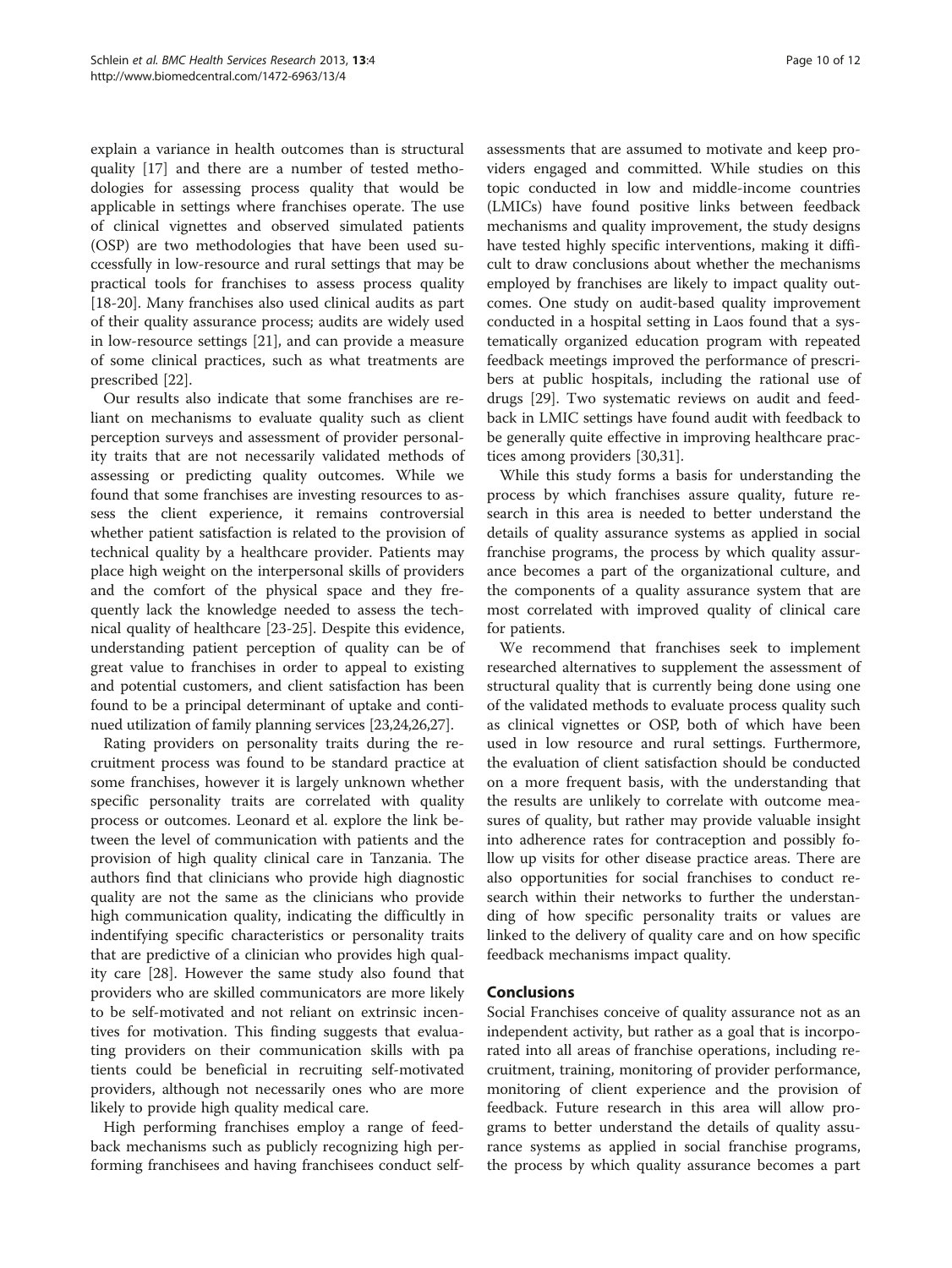<span id="page-10-0"></span>of the organizational culture, and the components of a quality assurance system that are most correlated with improved quality of clinical care for patients. Franchise quality assurance systems overall are not reflective of the evidence to-date on quality measurement and would be greatly improved by employing methodologies to measure and improve quality that are reflective of the evidence cited in the discussion of this paper.

#### Endnotes

<sup>1</sup>Stratifying by parent organization was important due to the high proportion of franchises run by Population Services International (PSI) and Marie Stopes International (MSI), and the resulting similarities in their own quality assurance programs.

#### Abbreviations

CFW: Child Family Welfare; IUD: Intrauterine Device; LMIC: Low and Middle-Income Countries; OSP: Observed Simulated Patient; PSI: Population Services International; UCSF: University of California San Francisco.

#### Competing interests

KS, DM and AYD have conducted research that has been funded by Population Services International. TG is a family member of an employee one of the social franchises surveyed for this study. Input on the study design was provided by the Social Franchising Metrics Working Group, which includes representatives from some of the franchises surveyed for this study.

#### Authors' contributions

DM conceived of the study and contributed to the manuscript preparation. KS managed refined the study design, collected the data, analyzed the results and contributed to the manuscript preparation. AYD collected the data and contributed to the manuscript preparation. TG conducted the literature review, assisted in refining the data collection tools, and collected the data. All authors read and approved the final manuscript.

#### Acknowledgements

We would like to thank the Social Franchising Metrics Working Group members who conceived of this project and provided guidance on the study design, program staff at the social franchises who provided in depth explanations of their quality assurance programs as well as access to their quality assurance program materials, and May Sudhinaraset and Naomi Beyeler for their support in editing the manuscript.

#### Author details

<sup>1</sup>The Global Health Group, University of California, San Francisco, San Francisco, CA, USA. <sup>2</sup>Johns Hopkins Bloomberg School of Public Health, Baltimore, MD, USA.

#### Received: 13 July 2012 Accepted: 28 December 2012 Published: 3 January 2013

#### References

- 1. Berendes S, Heywood P, Oliver S, Garner P: Quality of private and public ambulatory health care in low and middle income countries: systematic review of comparative studies. PLoS Med 2011, 8:e1000433.
- 2. Montagu D, Anglemyer A, Tiwari M, Drasser K, Rutherford G, Horvath T, Kennedy G, Bero L, Shah N, Kinlaw H: A Comparison of Health Outcomes in Public vs Private settings in Low- and Middle-Income Countries. San Francisco: Global Health Sciences, University of California; 2011.
- Patouillard E, Goodman CA, Hanson KG, Mills AJ: Can working with the private for-profit sector improve utilization of quality health services by the poor? A systematic review of the literature. Int J Equity Health 2007, 6:17.
- 4. Montagu D: Franchising of health services in low-income countries. Health Pol Plan 2002, 17:121–130.
- 5. Schlein K, Drasser K, Montagu D: Clinical Social Franchising Compendium: An Annual Survey of Programs, 2011. In Clinical Social Franchising Compendium: An Annual Survey of Programs, 2011. 1st edition. San Francisco: University of California; 2011.
- 6. Soical Franchising for Health. [http://www.sf4health.org.](http://www.sf4health.org)
- 7. Koehlmoos T: Social Franchising Evaluations: a Scoping Review. London: EPPI-Centre, Social Science Research Unit, Institute of Education, University of London; 2011.
- 8. Donabedian A: The quality of medical care. Science 1978, 200:856-864.
- 9. Franco LM, Silimperi DR, Veldhuyzen van Zanten T, MacAulay C, Askov K, Bouchet B, Marquez L: Sustaining Quality of Healthcare: Institutionalization of Quality Assurance. Quality Assurance Project. Bethesda, MD: Center for Human Services; 2002.
- 10. Health Care Criteria for Performance Excellence. In Health Care Criteria for Performance Excellence. Gaithersburg, MD: The Baldrige National Quality Program at the National Institute of Standards and Technology, Department of Commerce; 2008.
- 11. Brown LD, Franco LM, Rafeh N, Hatzell T: Quality Assurance of Health Care in Developing Countries. Bethesda, MD: The Quality Assurance Project; 2002.
- 12. Steeples MM: The Baldrige Award and ISO 9000 in the quality management processes, Communications Magazine, IEEE, Volume 32. New York, NY: IEEE Communications Society; 1994:52–56.
- 13. Marquez L, Kean L: Making Supervision Supportive and Sustainable: New Approaches to Old Problems. Management Sciences for Health. MAQ Paper #4. Washington, DC: USAID; 2002. [http://www.k4health.org/sites/default/files/](http://www.k4health.org/sites/default/files/Making%20supervision%20supportive%20and%20sustainable.pdf) [Making%20supervision%20supportive%20and%20sustainable.pdf.](http://www.k4health.org/sites/default/files/Making%20supervision%20supportive%20and%20sustainable.pdf)
- 14. Lavy V, Germain J: Quality and Cost in Health Care Choice in Developing Countries. Working Paper 105. Living Standards Measurement Study. Washington, D.C.: World Bank; 1994. xi, 33, [1] p. (LSMS. Living Standards Measurement Study Working Paper No. 105) [http://www.popline.org/node/](http://www.popline.org/node/284851) [284851](http://www.popline.org/node/284851).
- 15. Collier P, Dercon S, J M: Density versus Quality in Health Care Provision: Using Household Data to Make Budgetary Choices in Ethiopia. World Bank Econ Rev 2003, 16:425–448.
- 16. Barber SL, Gertler PJ, Harimurti P: Differences in access to high-quality outpatient care in Indonesia. Health Aff (Millwood) 2007, 26:w352–366.
- 17. Das J, Gertler PJ: Variations in practice quality in five low-income countries: a conceptual overview. Health Aff (Millwood) 2007, 26:w296–309.
- 18. Aung T, Montagu D, Schlein K, Khine TM, McFarland W: Validation of a new method for testing provider clinical quality in rural settings in low- and middle-income countries: the observed simulated patient. PLoS One 2012, 7:e30196.
- 19. Leonard KL, Masatu MC: The use of direct clinician observation and vignettes for health services quality evaluation in developing countries. Soc Sci Med 2005, 61:1944–1951.
- 20. Peabody JW, Tozija F, Munoz JA, Nordyke RJ, Luck J: Using vignettes to compare the quality of clinical care variation in economically divergent countries. Health Serv Res 2004, 39:1951–1970.
- 21. Pirkle CM, Dumont A, Zunzunegui MV: Criterion-based clinical audit to assess quality of obstetrical care in low- and middle-income countries: a systematic review. Int J Qual Health Care 2011, 23:456-463.
- 22. Franco LM, Franco C, Kumwenda N, Nkhoma W: Methods for assessing quality of provider performance in developing countries. Int J Qual Health Care 2002, 14(Suppl 1):17–24.
- 23. Hutchinson PL, Do M, Agha S: Measuring client satisfaction and the quality of family planning services: a comparative analysis of public and private health facilities in Tanzania, Kenya and Ghana. BMC Health Serv Res 2011, 11:203.
- 24. Bruce J: Fundamental elements of the quality of care: a simple framework. Stud Fam Plann 1990, 21:61–91.
- 25. Mills A, Brugha R, Hanson K, McPake B: What can be done about the private health sector in low-income countries? World Hosp Health Serv 2002, 38:24–30. 41–24.
- 26. Williams T, Schutt-Aine J, Cuca Y: Measuring Family Planning Service Quality Through Client Satisfaction Exit Interviews. Int Fam Plan Perspect 2000, 26:9.
- 27. Blanc AK, Curtis SL, Croft TN: Monitoring contraceptive continuation: links to fertility outcomes and quality of care. Stud Fam Plann 2002, 33:127–140.